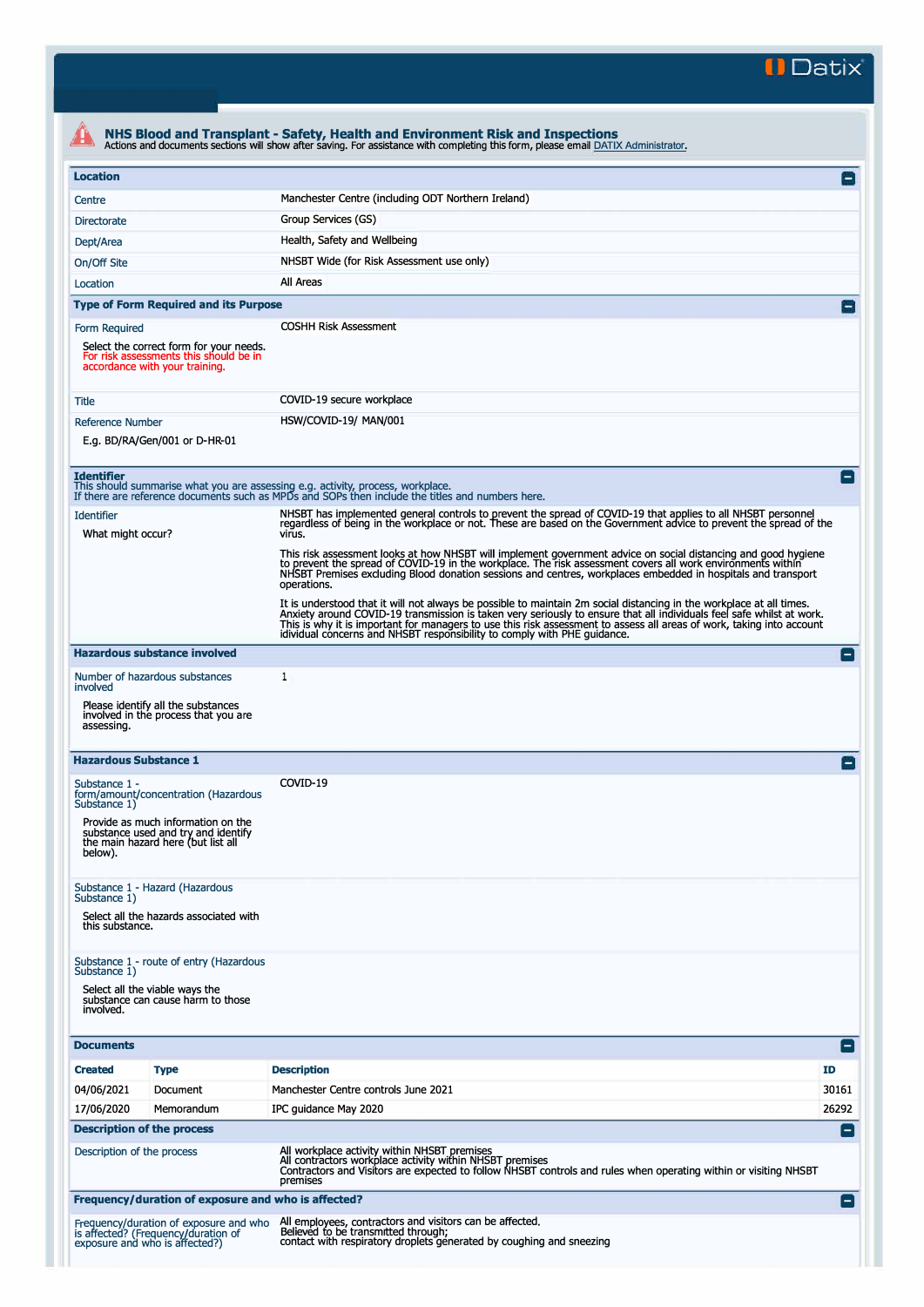contact with contaminated surfaces<br>aerosol generating procedures as well as contact with infected surfaces.

**Inherent Risk Grading**<br>Inherent risk is an evaluation of the damage that could occur assuming there are no controls are in place or there is catastrophic failure of the controls. It is<br>completed for the activity / assessm

| <b>Inherent Risk</b>                                                                                                                                                                                                                                                                                                                                                                                                                                                                                                                       |                                                                                                                                                                     | <b>Impact</b>                                            |                       |                              |                   |              |
|--------------------------------------------------------------------------------------------------------------------------------------------------------------------------------------------------------------------------------------------------------------------------------------------------------------------------------------------------------------------------------------------------------------------------------------------------------------------------------------------------------------------------------------------|---------------------------------------------------------------------------------------------------------------------------------------------------------------------|----------------------------------------------------------|-----------------------|------------------------------|-------------------|--------------|
| Red-Extreme<br>Orange-High<br>Yellow-Moderate                                                                                                                                                                                                                                                                                                                                                                                                                                                                                              | <b>Likelihood</b>                                                                                                                                                   | <b>Negligible</b>                                        | Minor                 | <b>Moderate</b>              | Major             | Catastrophic |
| Green-Low                                                                                                                                                                                                                                                                                                                                                                                                                                                                                                                                  | <b>Almost Certain</b>                                                                                                                                               | $\bigcirc$                                               | $\bullet$             | $\bullet$                    | $\bullet$         | $\bullet$    |
|                                                                                                                                                                                                                                                                                                                                                                                                                                                                                                                                            | Likely                                                                                                                                                              | $\bigcirc$                                               | $\bullet$             | $\bullet$                    | $\bullet$         | $\bullet$    |
|                                                                                                                                                                                                                                                                                                                                                                                                                                                                                                                                            | <b>Possible</b>                                                                                                                                                     | $\bullet$                                                | $\overline{O}$        | $\bullet$                    | $\bullet$         | $\bullet$    |
|                                                                                                                                                                                                                                                                                                                                                                                                                                                                                                                                            | <b>Unlikely</b>                                                                                                                                                     | $\bullet$                                                | $\overline{O}$        | $\overline{O}$               | $\bullet$         | $\bullet$    |
|                                                                                                                                                                                                                                                                                                                                                                                                                                                                                                                                            | Rare                                                                                                                                                                | $\bullet$                                                | $\bullet$             | $\bullet$                    | $\bigcirc$        | $\bigcirc$   |
|                                                                                                                                                                                                                                                                                                                                                                                                                                                                                                                                            |                                                                                                                                                                     | Rating (initial): 15<br>Risk level (initial):<br>Extreme |                       |                              |                   |              |
|                                                                                                                                                                                                                                                                                                                                                                                                                                                                                                                                            |                                                                                                                                                                     |                                                          |                       |                              |                   |              |
| <b>Controls in place</b><br>Best practice is to directly link the controls to the hazards they are reducing and to list them in order of preference according to the hierarchy of control i.e.<br>eliminate, substitute, engineering controls, information, instruction (such as SOPs and SSW), training, supervision, health surveillance and Personal Protective<br>Equipment (PPE).<br>Controls in place<br>E.G. "Gloves available to wear-YES"<br>For COSHH assessments please<br>consider other controls e.g. Health<br>Surveillance. | please see attached document<br>Covid 19 secure workplace controls                                                                                                  |                                                          |                       |                              |                   |              |
| <b>Emergency Preparedness</b>                                                                                                                                                                                                                                                                                                                                                                                                                                                                                                              |                                                                                                                                                                     |                                                          |                       |                              |                   |              |
| Storage and disposal / accidental release<br>and fire fighting requirements                                                                                                                                                                                                                                                                                                                                                                                                                                                                | N/A                                                                                                                                                                 |                                                          |                       |                              |                   |              |
| <b>First Aid Measures</b>                                                                                                                                                                                                                                                                                                                                                                                                                                                                                                                  | If individuals are displaying any symptoms of COVID -19 as listed above, inform the Line Manager, individual concerned to go home and follow government guidelines. |                                                          |                       |                              |                   |              |
|                                                                                                                                                                                                                                                                                                                                                                                                                                                                                                                                            |                                                                                                                                                                     |                                                          |                       |                              |                   |              |
| <b>Final risk Grading</b><br>Residual risk is an evaluation of the damage that could occur after taking into account the effectiveness of current controls. It is completed for the activity /<br>assessment as a whole.                                                                                                                                                                                                                                                                                                                   |                                                                                                                                                                     |                                                          |                       |                              |                   |              |
| <b>Residual Risk</b>                                                                                                                                                                                                                                                                                                                                                                                                                                                                                                                       |                                                                                                                                                                     | <b>Impact</b>                                            |                       |                              |                   |              |
|                                                                                                                                                                                                                                                                                                                                                                                                                                                                                                                                            |                                                                                                                                                                     |                                                          |                       |                              |                   |              |
| Red-Extreme<br>Orange-High                                                                                                                                                                                                                                                                                                                                                                                                                                                                                                                 | <b>Likelihood</b>                                                                                                                                                   | <b>Negligible</b>                                        | Minor                 | Moderate                     | Major             | Catastrophic |
| Yellow-Moderate<br>Green-Low                                                                                                                                                                                                                                                                                                                                                                                                                                                                                                               | <b>Almost Certain</b>                                                                                                                                               | $\bigcirc$                                               | $\bullet$             | $\bullet$                    | $\bullet$         | $\bullet$    |
|                                                                                                                                                                                                                                                                                                                                                                                                                                                                                                                                            | Likely                                                                                                                                                              | $\overline{O}$                                           | $\bullet$             | $\bullet$                    | $\bullet$         | $\bullet$    |
|                                                                                                                                                                                                                                                                                                                                                                                                                                                                                                                                            | <b>Possible</b>                                                                                                                                                     | $\bullet$                                                | $\overline{\bigcirc}$ | $\bullet$                    | $\bullet$         | $\bullet$    |
|                                                                                                                                                                                                                                                                                                                                                                                                                                                                                                                                            | <b>Unlikely</b>                                                                                                                                                     | $\bullet$                                                | $\bigcirc$            | $\overline{O}$               | $\bullet$         | $\bullet$    |
|                                                                                                                                                                                                                                                                                                                                                                                                                                                                                                                                            | Rare                                                                                                                                                                | $\bullet$                                                | $\bullet$             | $\circ$                      | $\bigcirc$        | $\bigcirc$   |
|                                                                                                                                                                                                                                                                                                                                                                                                                                                                                                                                            |                                                                                                                                                                     | Rating (current): 3<br>Low                               |                       | <b>Risk level (current):</b> |                   |              |
|                                                                                                                                                                                                                                                                                                                                                                                                                                                                                                                                            |                                                                                                                                                                     |                                                          |                       |                              |                   |              |
| Additional control measures to reduce risk<br><b>Actions</b>                                                                                                                                                                                                                                                                                                                                                                                                                                                                               |                                                                                                                                                                     |                                                          |                       |                              |                   |              |
| No actions.                                                                                                                                                                                                                                                                                                                                                                                                                                                                                                                                |                                                                                                                                                                     |                                                          |                       |                              |                   |              |
|                                                                                                                                                                                                                                                                                                                                                                                                                                                                                                                                            |                                                                                                                                                                     |                                                          |                       |                              |                   |              |
| Confirm review date (dd/MM/yyyy)                                                                                                                                                                                                                                                                                                                                                                                                                                                                                                           | 04/06/2022                                                                                                                                                          |                                                          |                       |                              |                   |              |
|                                                                                                                                                                                                                                                                                                                                                                                                                                                                                                                                            |                                                                                                                                                                     |                                                          |                       |                              |                   |              |
|                                                                                                                                                                                                                                                                                                                                                                                                                                                                                                                                            |                                                                                                                                                                     |                                                          |                       |                              |                   |              |
|                                                                                                                                                                                                                                                                                                                                                                                                                                                                                                                                            | Final approval                                                                                                                                                      |                                                          |                       |                              |                   |              |
|                                                                                                                                                                                                                                                                                                                                                                                                                                                                                                                                            | 26511                                                                                                                                                               |                                                          |                       |                              |                   |              |
| <b>Next Review due by</b><br>Frequency for review must be in line with MPD1090 - H&S Risk Management<br><b>Performed by</b><br>Current approval status<br>ID                                                                                                                                                                                                                                                                                                                                                                               |                                                                                                                                                                     |                                                          |                       |                              |                   |              |
| <b>Manager Details</b><br>E-mail communication<br>Use this section to e-mail between the risk assessor, manager and other interested parties regarding the risk assessment. This then provides an audit trail against<br>the assessment.                                                                                                                                                                                                                                                                                                   |                                                                                                                                                                     |                                                          |                       |                              |                   |              |
| When adding actions they should be targeting the highest risk areas to help reduce the residual risk from the activity.<br>Please note that you will have to save this record before the Actions section is enabled.<br><b>Approval status</b><br><b>Contacts</b>                                                                                                                                                                                                                                                                          |                                                                                                                                                                     |                                                          |                       |                              |                   |              |
| <b>Linked Records</b>                                                                                                                                                                                                                                                                                                                                                                                                                                                                                                                      |                                                                                                                                                                     |                                                          |                       |                              |                   |              |
| <b>Notifications</b>                                                                                                                                                                                                                                                                                                                                                                                                                                                                                                                       |                                                                                                                                                                     |                                                          |                       |                              |                   |              |
| <b>Recipient Name</b>                                                                                                                                                                                                                                                                                                                                                                                                                                                                                                                      | <b>Recipient E-mail</b>                                                                                                                                             |                                                          |                       | Date/Time                    | <b>Contact ID</b> |              |